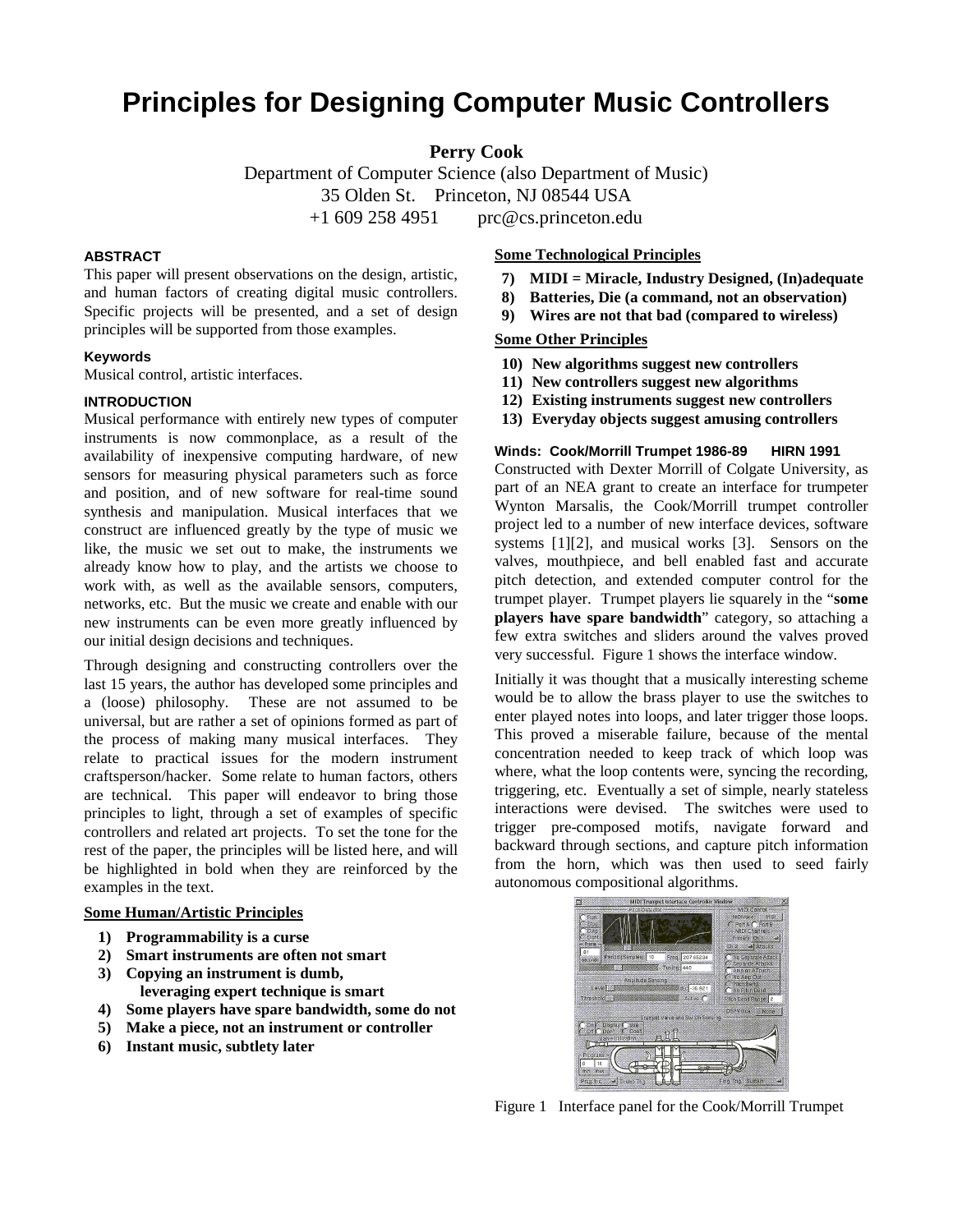Another project, the HIRN wind controller, sensed rotation and translation in both hands, arm orientation, independent control with each finger, breath pressure, and even muscle tension in the lips [4]. Mappings from these controls to the parameters of the WhirlWind meta-wind-instrument physical model allowed exploration of new "spaces" of acoustical processes, and the HIRN also was investigated as a controller for FM and other synthesis techniques. Negative lessons from the HIRN project indicated that huge control bandwidth is not necessarily a good thing, and that attempting to build a "super instrument" **with no specific musical composition to directly drive the project** (**principle 5**) yields interesting research questions, but with no real product or future direction. One positive lesson from the project is that the **co-design of synthesis/ processing algorithms with controllers** can benefit both.



Figure 2: The HIRN Meta-Wind Controller

#### **Voice: SPASM 1988-94**

Research on physical modeling of the voice resulted in the construction of the SPASM/Singer voice synthesizer [5] [6] (see Figures 3 and 4). The SPASM system was capable of real time synthesis, but had well over 40 continuously controlled parameters. Work to improve the graphical interfaces and add control via MIDI fader boxes [7] proved that the voice is a truly difficult "instrument" to control (**principles 3 & 4**). Recent work in real-time vocal model control will be discussed in the SqueezeVox Section.







Figure 4 Few-to-Many Mappings

#### **PhISEM Shaker Percussion: 1996-1999**

The PhISEM (Physically Inspired Stochastic Event Modeling) project [8][9] provided support for the "**new algorithms lead to new controllers lead to new algorithms …**" principles. This work on the synthesis of particle-type percussion and real-world sounds led to a set of new instruments, not only for control of shaker/scraper sounds and sound effects, but also for algorithmic interactive music. For example, the Frog Maraca (Figure 5) sends MIDI commands to control a simple algorithmic fusion jazz combo of bass, piano, and drums. The success with both adults and children [10] of the Frog Maraca came from its simple interface (just shake it), the fun of making fairly complicated music with such a simple and whimsical looking device, and the fact that it only performed one function (and always performed that function when turned on). A related shaker percussion instrument controller was a Tambourine that could also compose algorithmic modal marimba solos when shaken.



Figure 5 PhISEM controllers.

Constructing the PhISEM controllers provided rich evidence that "**Programmability is a curse**," and a correlary: "**Smart instruments are often not smart**." What these principles are meant to address is that the programmability of computer-based musical systems often make them too easy to configure, redefine, remap, etc. For programmers and composers, this provides an infinite landscape for experimentation, creativity, writing papers, wasting time, and never actually completing any art projects or compositions. For normal humans, being able to pick up an instrument with a simple obvious interaction and "play it" only makes logical sense. That the instrument is "learning from their play and modifying its behavior" often does not make any sense at all, and can be frustrating, paralyzing, or offensive. PhISEM controllers have a single embedded microcontroller, programmed for one or two functions (selectable by the state of a button on power-up), and they put out standard General **MIDI** signals. Except for the need to replace batteries (**Die Batteries Die!!**), these controllers have a strong possibility of working perfectly as designed in 10 (perhaps 20) years. Those who craft complex systems using custom hardware, multiple computers, and multiple operating systems, can make no such claims.

#### **Foot, Hand, Kitchen Wear/Ware 1997-2000**

Spurred by the success of the PhISEM controllers, the notion of simple, MIDI based, fixed single function controllers was continued, but based on objects that are not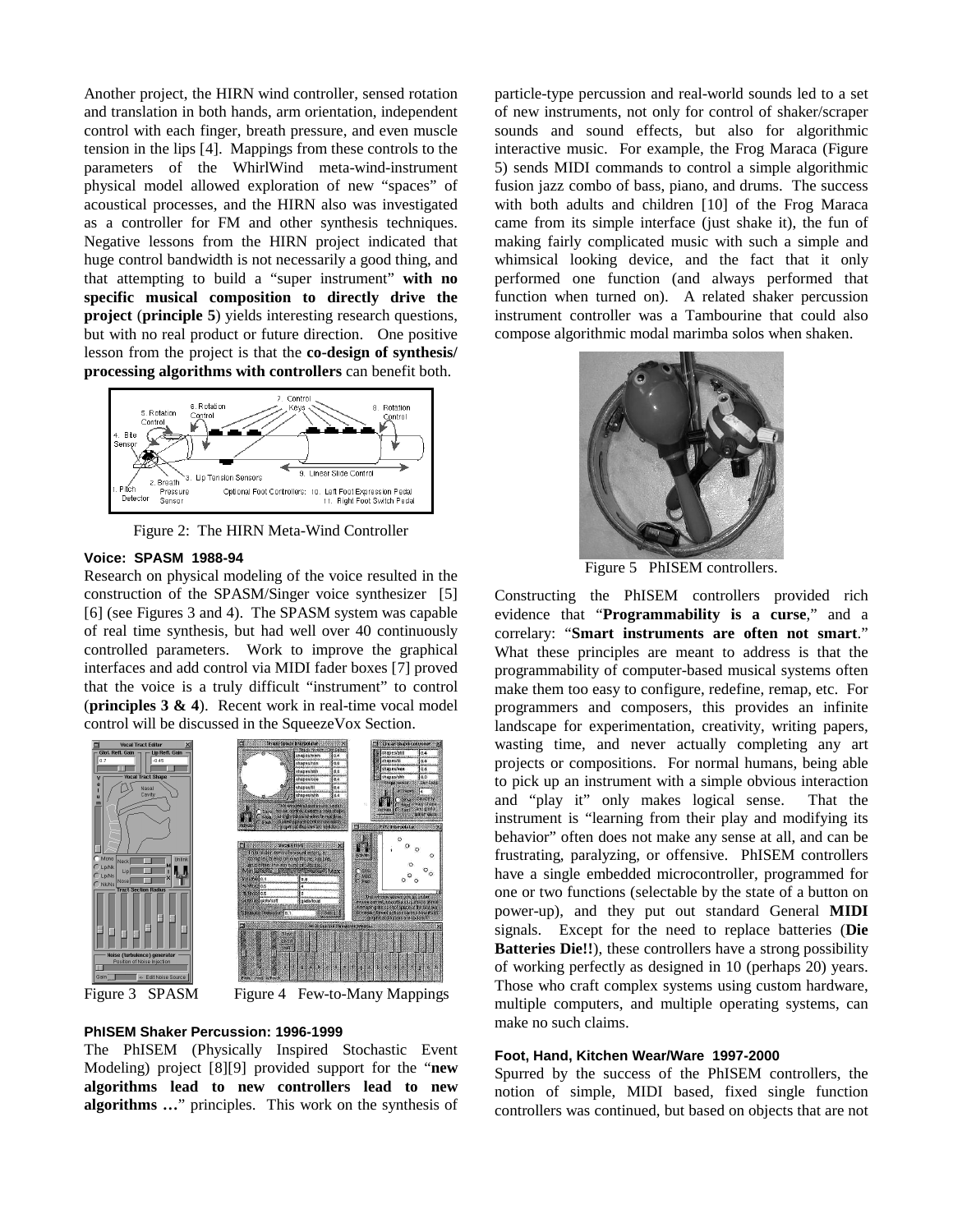specifically associated with music. Figure 6 shows the TapShoe, constructed at Interval Research as part of Bob Adams' Expressions Project. This shoe used force sensing resistors and accelerometers attached directly to a DSP board running PhISEM shaker algorithms and a small rhythmic loop. The algorithm generated a basic "groove" to which the wearer of the shoe could add accents and dynamics, in addition to their own tapping sounds. The success of the system came from giving the TapShoe wearer that feeling that they were actually performing the music, though the algorithmic loop would play a relatively boring tapping sound even if the shoe sat unworn ("**Instant music, subtlety later**").

The Pico Glove (see Figure 7) was **designed as a single composition**, called "Pico I for Seashells and Interactive Glove" [11]. The idiomatic gesture of moving the hand in and out of the shells was enhanced by a tilt sensor in the glove. This was used to steer fractal note-generation algorithms in real time, to accompany the blown shells.





Figure 6 Digital Tapshoe Figure 7 PicoGlove

The JavaMug (Figure 8) was designed for a transcontinental MIDI jam session held in 1997 b etween Tokyo and Columbia University [12]. Being one of the author's favorite objects, the coffee mug fits comfortably into the hand, and pressure sensors beneath the fingers, a tilt sensor, a pot and two buttons allow control of an algorithmic techno-latin band. The principle of "**Instant music, subtlety later**" is dominant in this instrument. Simply picking up the JavaMug and squeezing it yields attractive and (fairly) deterministic music, because algorithmic randomness is increased by *decreasing* pressure on the sensors. After playing the instrument for a while, neophytes grow to more expert levels by realizing that the music gets more varied and interesting if they experiment with the relative pressures and tilts. Note that this is also an example of the "**Smart instruments are often not smart**" principle, in that the instrument doesn't change at all, but rather trains the user to use more gentle and subtle manipulations of the sensors. Other kitchenrelated interfaces include the "Fillup Glass," which plays minimalist music loops (**via MIDI**) controlled by sensors in a water glass, and "P-Ray's Café: Table 1" which allows the control of a melodic percussion group by movement of common table-top items (sugar, salt shaker, etc) over the surface of a small table. These objects showed that "**Everyday objects suggest amusing controllers.**"



Figure 8 P-Ray's Café, with Fillup Glass and Java Mug

## **Violins/Strings: BoSSA, the Nukelele 1998-99**

Stringed instruments have a rich historical musical tradition. They also have a rich tradition of electronic interfaces, both commercially and experimentally with many electrified, MIDI, and pure digital violins and guitars. Work with Dan Trueman at Princeton University began with a sensor-enhanced violin bow called the "RBow," and the NBody project which worked to study and model the directional radiation properties of stringed instruments[13]. Dan continued and expanded this work, yielding BoSSA (The Bowed Sensor, Speaker Array, Figure 9) [14]. Lessons learned and reinforced by the BoSSA project include "**Existing instruments suggest new controllers**", and "**Copying an instrument is dumb, leveraging expert technique is smart**." Other principles reinforced are "**Some players have spare bandwidth,**  some do not," (violin players generally have their hands completely occupied, so a successful interface must exploit interesting remappings of existing gestures), and "**Wires are not that bad (compared to wireless)**" (the BoSSA is played sitting by a player who often plays electric violin, so the increased complexity of wireless was not justified).

The Nukelele (thanks to Michael Brooke for the name) was constructed in Bob Adams' Interval Research Expressions project. While collaborating on other Expressions projects such as "the Stick" and the " Porkophone," the Nukelele was a personal experiment to design, implement, and test a new controller as rapidly as possible. The Nukelele was intended to match the expressiveness of a true stringed instrument, by using audio directly from a sensor to drive a plucked string physical model. Two sandwiched linear force sensing resistors under the right hand served to provide pluck/strike position information, along with the audio excitation for the string model.



Figure 9 BoSSA Figure 10, the Nukelele